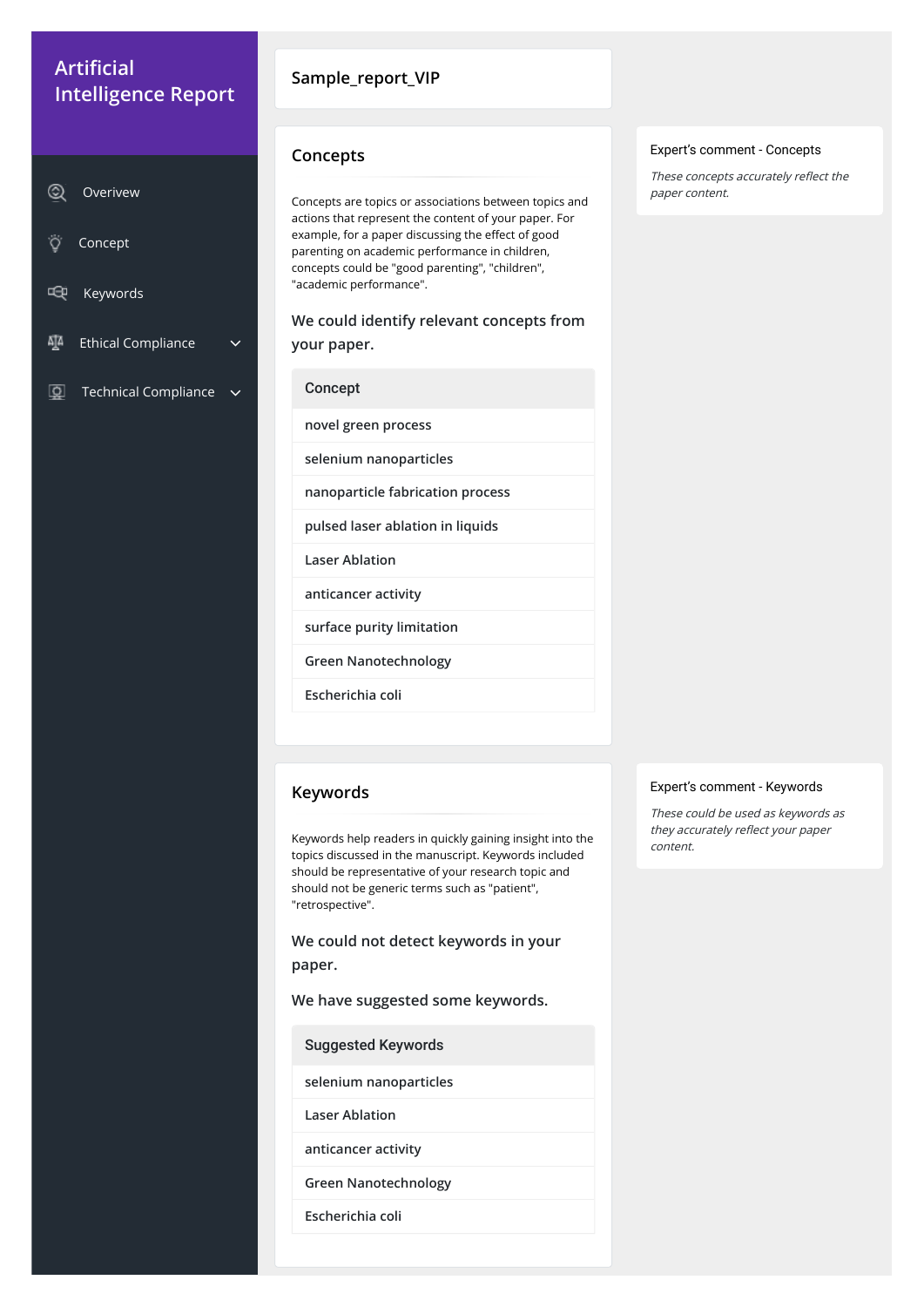Journals require authors to make several declarations affirming that required ethical guidelines were followed in the conduct of the study. This is particularly important in studies involving humans or animals.

## **Ethical Compliance**

### **Informed Consent**

- ◆ We detected informed consent declaration in your paper.
	- The patients were informed of the  $\bullet$ procedures and provided their consent towards inclusion in the study.

If your work involves humans, you should include a statement confirming that informed consent was obtained from all participants or whether the requirement of informed consent was waived by the institutional review board.

### **Expert's comment - Informed Consent**

- ◆ We detected ethical approval declaration in your paper.
	- Ethical approval was obtained from  $\bullet$ the institutional ethical committee.
	- $\bullet$ The institutional review board approved this study after thorough scrutiny of the procedures proposed.

This is as per journal instructions.

### **Ethics Statement**

If your work involves animals, you should include a statement declaring you had followed all applicable international, national, and/or institutional guidelines for the care and use of animals. If your work involves human participants, you should include a statement that all procedures involving human participants were in accordance with the ethical standards of the institutional and/or national research committee.

> **Expert's comment - Conflict of Interest**

# **Artificial Intelligence Report**

- 〔一〕 Keywords
- 砸 Ethical Compliance
- $\boxed{\mathcal{Q}}$ Technical Compliance

### **Expert's comment - Ethics Statement**

This is as per journal instructions.

### **Financial Disclosure**

Most journals require you to declare all sources of funding or financial assistance. You may also declare that the study did not

### **Expert's comment - Financial Disclosure**

This is as per journal instructions.

receive any financial aid.

- $\blacktriangleright$  We detected financial disclosures in your paper.
	- $\bullet$ T. H. and P. T. would like to thank the Mc Nair Research Program for financial support.

#### **Conflict of Interest**

A conflict of interest is any relationship that may directly or indirectly influence or bias your research or its results. You must state all conflicts of interest or declare that there are no conflicts of interest.

This is as per journal instructions.

| (2) Overivew |
|--------------|
|              |
|              |

Concept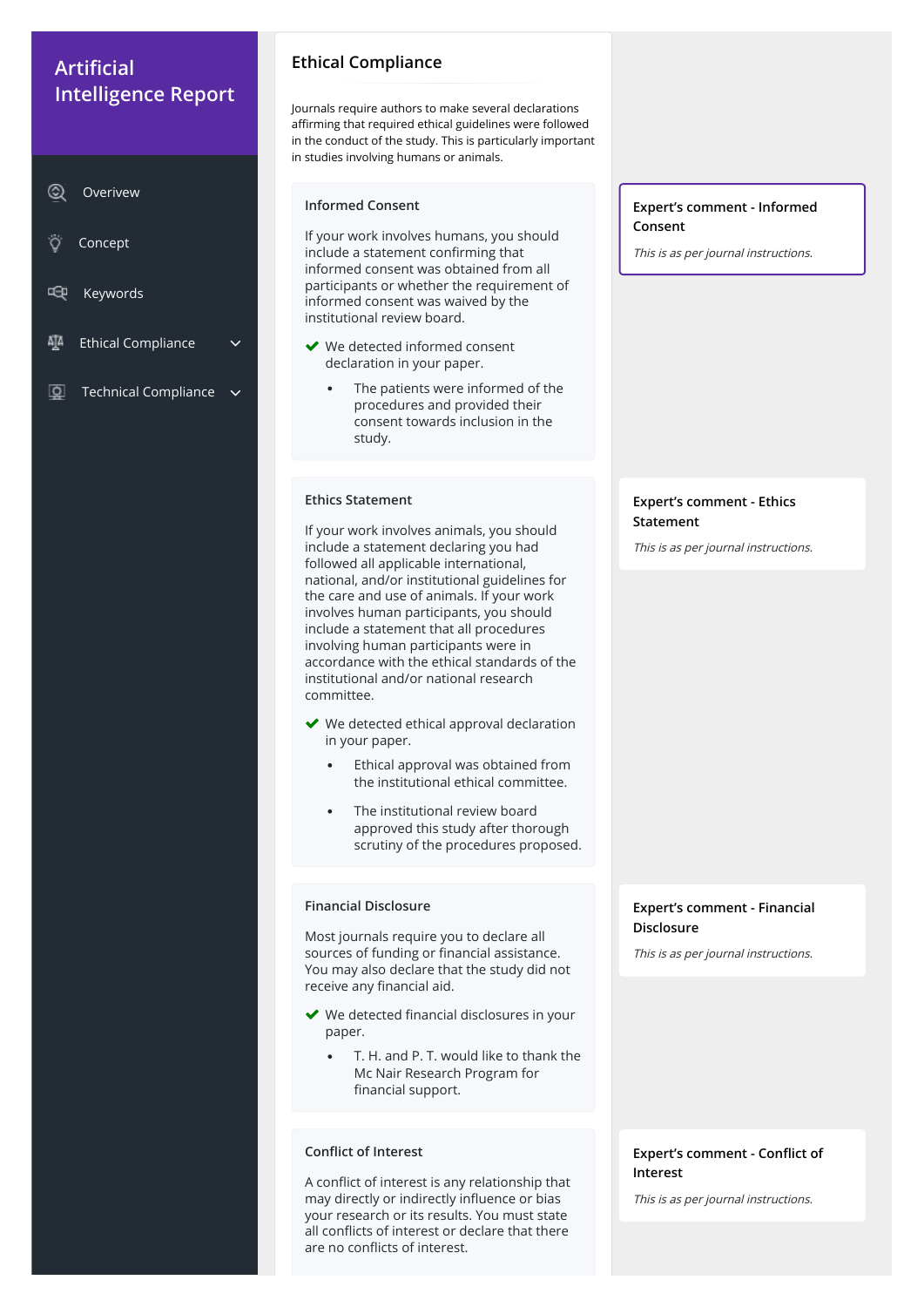- $\blacktriangleright$  We detected conflict of interest declarations in your paper.
	- No conflicts of interest exist.  $\bullet$
	- The authors do not have any  $\bullet$ financial associations conflicting with the publication.

### **Data Availability**

- ◆ We detected data availability declarations in your paper.
	- Full data sets are available upon  $\bullet$ request.

Many journals now require the authors to include a 'Data availability' section in their manuscript. This section should provide information on where the readers can obtain the data required to reproduce the reported results.

The journal may have specific requirements for the title, such as title length. Ensure that you meet all requirements.

**X** We could not detect the title of your paper.

### **Expert's comment - Data Availability**

This is as per journal instructions.

# **Technical Compliance**

Authorship details include affiliation, correspondence, and author contribution details. These details help readers identify the researcher group, their contact details, and the contribution of each researcher to the study.

- $\blacktriangleright$  We detected affiliations in your paper.
	- 1Department of Physics and Astronomy, University of Arkansas at Little Rock,

The checks below help you meet standard publication requirements that most journals have regarding your manuscript's readiness for editorial processing.

### **Manuscript Title**

# **Artificial Intelligence Report**

 $^{\circledR}$ Overivew

- Ö Concept
- 啞 Keywords
- 砸 Ethical Compliance  $\sim$
- $\boxed{\mathcal{Q}}$ Technical Compliance

### **Expert's comment - Manuscript title**

I have suggested a title.

### **Authorship**

- 2 Department of Chemical Engineering, Northeastern University, 313 Snell Engineering Center, 360 Huntington Avenue, Boston, MA 02115, USA
- ◆ We detected correspondence details in your paper.
	- xyz.xyz@abc.edu  $\bullet$
	- $\bullet$ xyz.xyz@abc.edu
- ◆ We detected author contribution declaration in your paper.
	- $\hat{a} \in \mathbb{R}$ : Authors who contributed equally to this work

### **Expert's comment - Authorship**

The details are as per journal requirements.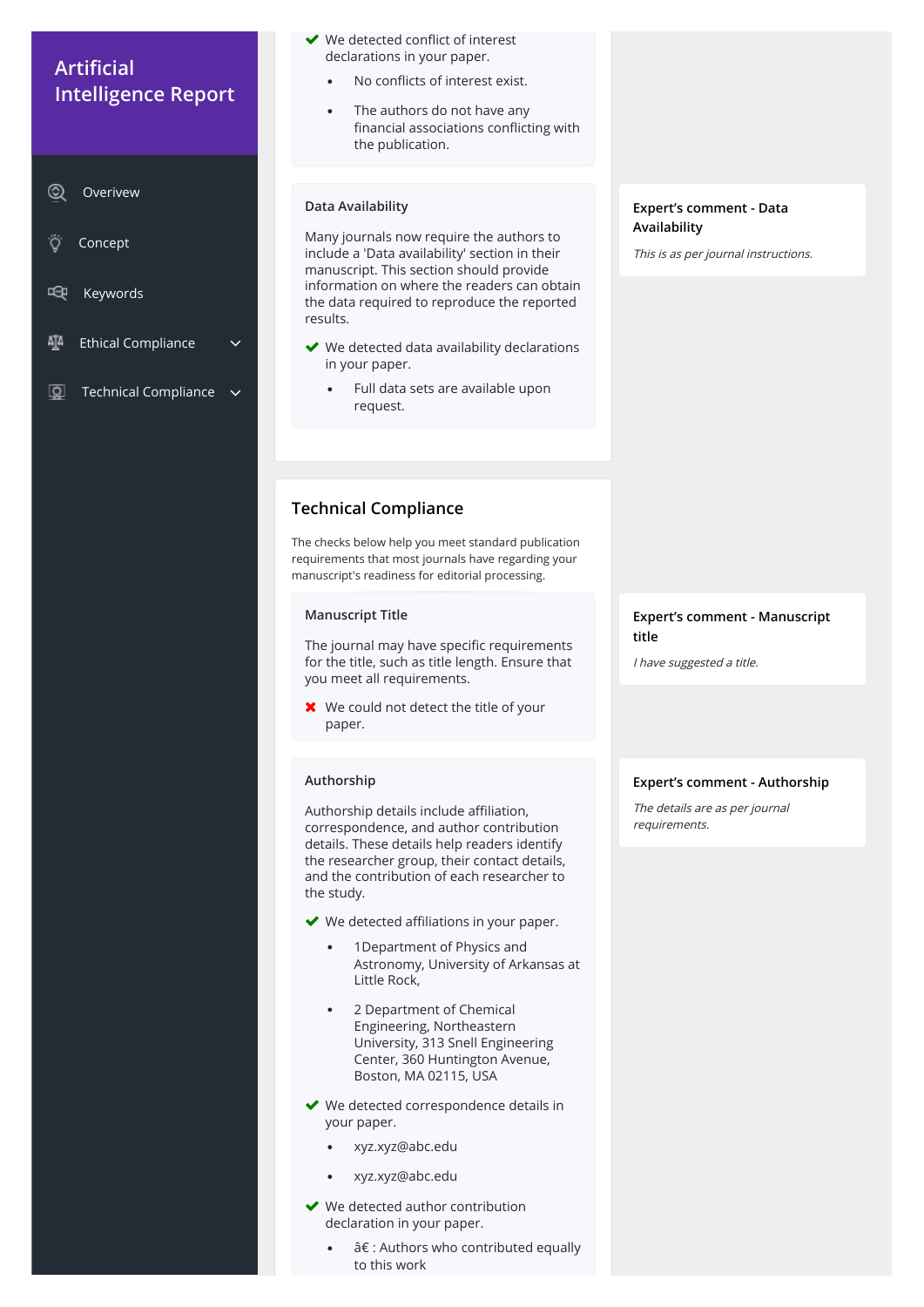#### **Abstract**

An abstract presents the summary of the paper to the reader. Most journals require an abstract for most article types. Check the journal instructions for the inclusion of the abstract, the type of abstract to be used, and the word count limitation.

◆ We detected an abstract in your paper of 239 words.

#### **Expert's comment - Abstract**

The abstract meets the journal instructions.

#### **References**

The bibliography or the references section should contain details of all the works referred to in your paper. This is necessary to appropriately credit other authors' works that you have referred to.

◆ References were detected in your paper.

#### References

1.Pang, T.; Guindon, G. E., Globalization and risks to health. EMBO Rep. 2004, 5 Spec No, S11-6. Old reference

2. Prestinaci, F.; Pezzotti, P.; Pantosti, A., Antimicrobial resistance: a global multifaceted phenomenon. Pathog. Global Health 2015, 109 (7), 309-18.

# **Artificial Intelligence Report**

- Concept
- 呜 Keywords
- 砸 Ethical Compliance  $\sim$
- $\boxed{\mathcal{Q}}$ Technical Compliance  $\sim$

3. Ventola, C. L., The antibiotic resistance crisis: part 1: causes and threats. P&T 2015, 40 (4), 277-83.

4. Ma, X.; Yu, H., Global burden of cancer. Yale J. Biol. Med. 2006, 79 (3- 4), 85-94. Old reference

5. Thun, M. J.; DeLancey, J. O.; Center, M. M.; Jemal, A.; Ward, E. M., The global burden of cancer: priorities for prevention. Carcinogenesis 2010, 31 (1), 100-10.

#### Old reference

6. Devlin, E. J.; Denson, L. A.; Whitford, H. S., Cancer Treatment Side Effects: A Meta-analysis of the Relationship Between Response Expectancies and Experience. J. Pain Symptom Manage. 2017, 54 (2), 245- 258 e2.

7. Housman, G.; Byler, S.; Heerboth, S.; Lapinska, K.; Longacre, M.; Snyder, N.; Sarkar, S., Drug resistance in cancer: an overview. Cancers 2014, 6 (3), 1769-92.

#### **Expert's comment - References**

The references meet journal instructions. I have made suggestions for the references marked old.

| $\circledcirc$ | Overivew |
|----------------|----------|
|----------------|----------|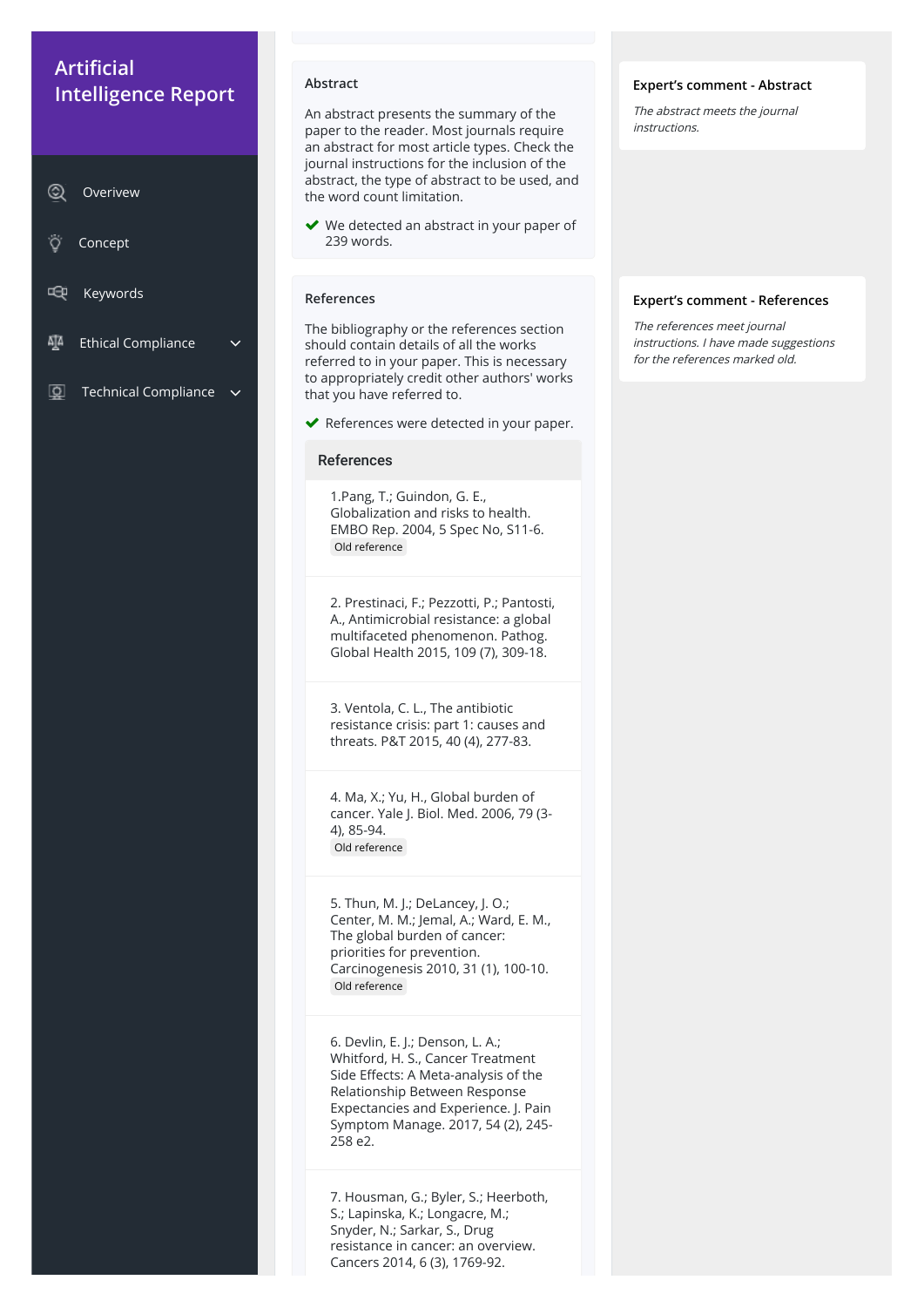8. Saini, R.; Saini, S.; Sharma, S., Nanotechnology: the future medicine. J. Cutan. Aesthet. Surg. 2010, 3 (1), 32-3. Old reference

9. Feynman, R. P., There's plenty of room at the bottom [data storage]. J. Microelectromech. Syst. 1992, 1 (1), 60-66. Old reference

10. Guisbiers, G., Size-dependent materials properties toward a universal equation. Nanoscale Res. Lett. 2010, 5 (7), 1132-6. Old reference

11. Hulla, J. E.; Sahu, S. C.; Hayes, A. W., Nanotechnology: History and future. Hum. Exp. Toxicol. 2015, 34 (12), 1318-21.

12. Jeevanandam, J.; Barhoum, A.; Chan, Y. S.; Dufresne, A.; Danquah, M. K., Review on nanoparticles and nanostructured materials: history, sources, toxicity and regulations. Beilstein J. Nanotechnol. 2018, 9, 1050-1074.

17. Guisbiers, G.; Wang, Q.; Khachatryan, E.; Mimun, L. C.; Mendoza-Cruz, R.; Larese-Casanova, P.; Webster, T. J.; Nash, K. L., Inhihition of F coli and S aurous

# **Artificial Intelligence Report**

13. Salata, O., Applications of nanoparticles in biology and medicine. J. Nanobiotechnol. 2004, 2 (1), 3. Old reference

 $^{\circledR}$ Overivew

Ö Concept

呜 Keywords

ช Ethical Compliance  $\sim$ 

 $\boxed{\mathcal{Q}}$ Technical Compliance

> 14. Abdal Dayem, A.; Hossain, M. K.; Lee, S. B.; Kim, K.; Saha, S. K.; Yang, G. M.; Choi, H. Y.; Cho, S. G., The Role of Reactive Oxygen Species (ROS) in the Biological Activities of Metallic Nanoparticles. Int. J. Mol. Sci. 2017, 18 (1).

> 15. Manke, A.; Wang, L.; Rojanasakul,

Y., Mechanisms of nanoparticleinduced oxidative stress and toxicity. Biomed Res. Int. 2013, 2013, 942916.

16. Slavin, Y. N.; Asnis, J.; Hafeli, U. O.; Bach, H., Metal nanoparticles: understanding the mechanisms behind antibacterial activity. J. Nanobiotechnol. 2017, 15 (1), 65.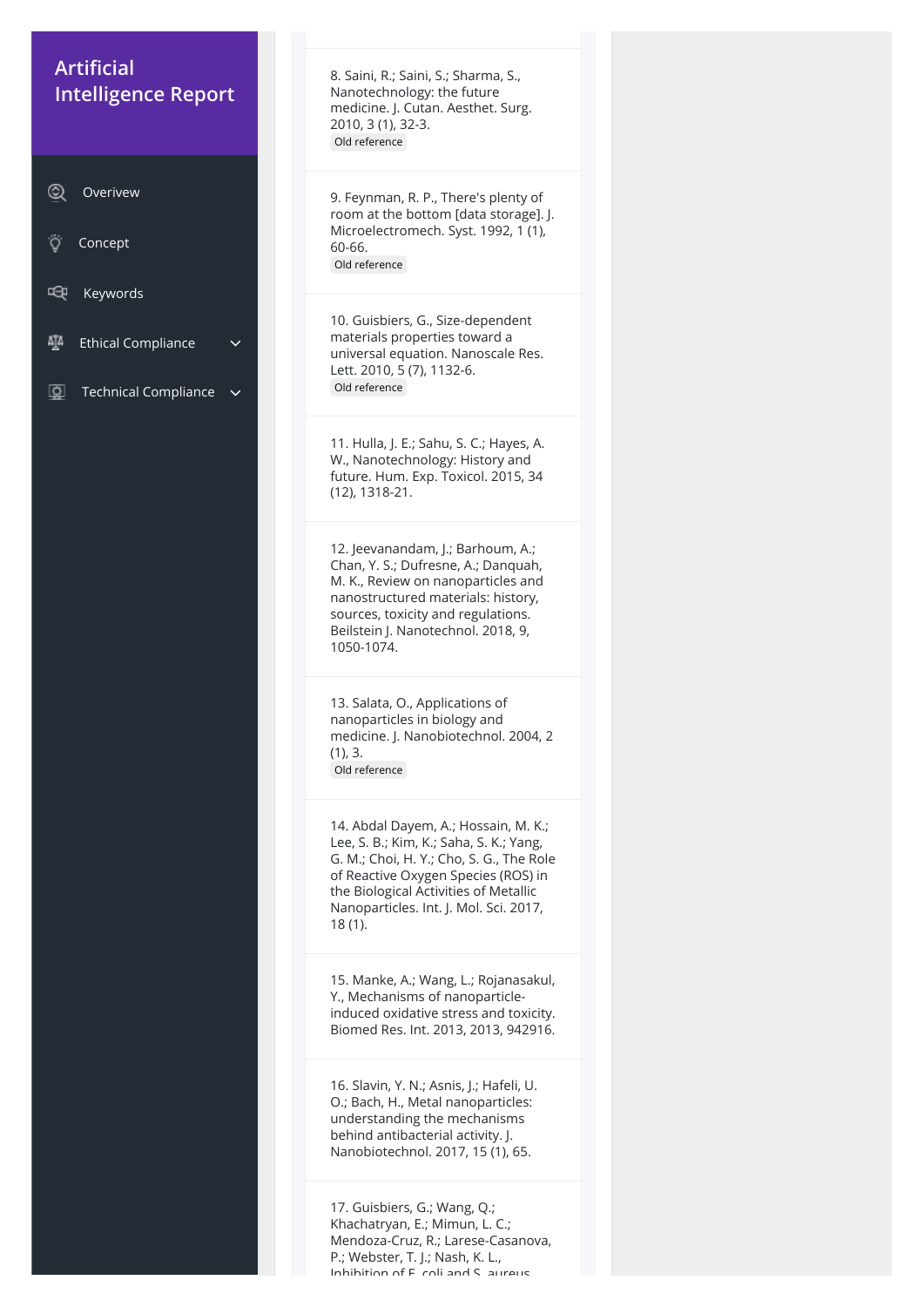Inhibition of E. coli and S. aureus with selenium nanoparticles synthesized by pulsed laser ablation in deionized water. Int. J. Nanomed. 2016, 11, 3731-6.

18. Lara, H. H.; Guisbiers, G.; Mendoza, J.; Mimun, L. C.; Vincent, B. A.; Lopez-Ribot, J. L.; Nash, K. L., Synergistic antifungal effect of chitosan-stabilized selenium nanoparticles synthesized by pulsed laser ablation in liquids against Candida albicans biofilms. Int. J. Nanomed. 2018, 13, 2697-2708.

21. Makarov, V. V.; Love, A. J.; Sinitsyna, O. V.; Makarova, S. S.; Yaminsky, I. V.; Taliansky, M. E.; Kalinina, N. O., "Green" Nanotechnologies: Synthesis of Metal Nanoparticles Using Plants. Acta Naturae 2014, 6 (1), 35-44.

25. de Barros, C. H. N.; Cruz, G. C. F.; Mayrink, W.; Tasic, L., Bio-based synthesis of silver nanoparticles from orange waste: effects of

22. Li, J.; Li, Q.; Ma, X.; Tian, B.; Li, T.; Yu, J.; Dai, S.; Weng, Y.; Hua, Y., Biosynthesis of gold nanoparticles by the extreme bacterium Deinococcus radiodurans and an evaluation of their antibacterial properties. Int. J. Nanomed. 2016, 11, 5931-5944.

# **Artificial Intelligence Report**

23. Li, G.; He, D.; Qian, Y.; Guan, B.; Gao, S.; Cui, Y.; Yokoyama, K.; Wang, L., Fungus-mediated green synthesis of silver nanoparticles using Aspergillus terreus. Int. J. Mol. Sci. 2012, 13 (1), 466-76.

24. Philip, D., Honey mediated green synthesis of gold nanoparticles. Spectrochim. Acta, Part A 2009, 73 (4), 650-3. Old reference

distinct biomolecule coatings on size, morphology, and antimicrobial activity. Nanotechnol., Sci. Appl. 2018, 11, 1-14.

26. Jain, S.; Hirst, D. G.; O'Sullivan, J. M., Gold nanoparticles as novel agents for cancer therapy. Br. J. Radiol. 2012, 85 (1010), 101-13.

27. Le Ouay, B.; Stellacci, F., Antibacterial activity of silver nanoparticles: A surface science insight. Nano Today 2015, 10 (3), 339-354.

| ☺ | 'Overivew |
|---|-----------|
|   |           |

- Ö Concept
- 呜 Keywords
- 砸 Ethical Compliance  $\sim$
- $\boxed{\mathcal{Q}}$ Technical Compliance  $\sim$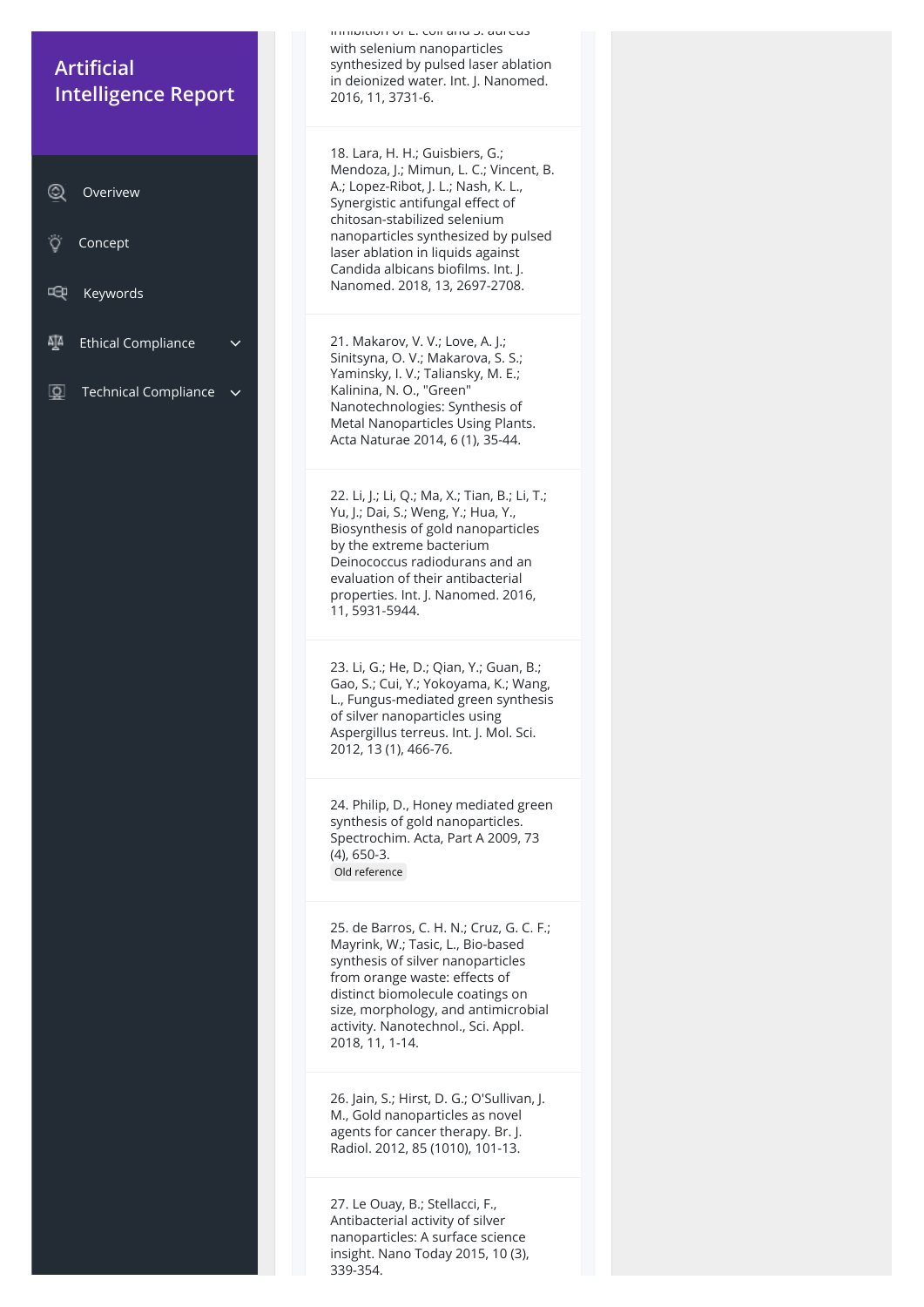339 35 .

28. Salas-Orozco, M.; Niño-Martínez, N.; Martínez-Castañón, G.-A.; Méndez, F. T.; Jasso, M. E. C.; Ruiz, F., Mechanisms of Resistance to Silver Nanoparticles in Endodontic Bacteria: A Literature Review. J. Nanomater. 2019, 2019, 1-11.

29. Hurd, A. J.; Kelley, R. L.; Eggert, R. G.; Lee, M.-H., Energy-critical elements for sustainable development. MRS Bull. 2012, 37 (4), 405-410.

30. Guan, B.; Yan, R.; Li, R.; Zhang, X., Selenium as a pleiotropic agent for medical discovery and drug delivery. Int. J. Nanomed. 2018, 13, 7473- 7490.

31. Skalickova, S.; Milosavljevic, V.; Cihalova, K.; Horky, P.; Richtera, L.; Adam, V., Selenium nanoparticles as a nutritional supplement. Nutrition 2017, 33, 83-90.

35. Ferhati, H.; Djeffal, F.; Arar, D., Above 14% efficiency earthabundant selenium solar cells by introducing gold nanoparticles and Titanium sub-layer. Optical Materials 2018, 86, 24-31.

32. Tan, V. L. C.; Hinchman, A.; Williams, R.; Tran, P. A.; Fox, K., Nanostructured biomedical selenium at the biological interface (Review). Biointerphases 2018, 13 (6), 06D301.

# **Artificial Intelligence Report**

33. Weekley, C. M.; Harris, H. H., Which form is that? The importance of selenium speciation and metabolism in the prevention and treatment of disease. Chem. Soc. Rev. 2013, 42 (23), 8870-94.

34. Hosnedlova, B.; Kepinska, M.; Skalickova, S.; Fernandez, C.; Ruttkay-Nedecky, B.; Peng, Q.; Baron, M.; Melcova, M.; Opatrilova, R.; Zidkova, J.; Bjorklund, G.; Sochor, J.; Kizek, R., Nano-selenium and its nanomedicine applications: a critical

review. Int. J. Nanomed. 2018, 13, 2107-2128.

36. Kusper, M.; Guisbiers, G., Synthesis of aluminum oxide nanoparticles by laser ablation in liquids. MRS Adv. 2018, 3 (64), 3899- 3903.

| $_{\odot}$ | Overivew |
|------------|----------|
|            |          |

| Concept |  |
|---------|--|
|         |  |

- 呜 Keywords
- ช Ethical Compliance  $\sim$
- $\boxed{\mathcal{Q}}$ Technical Compliance  $\sim$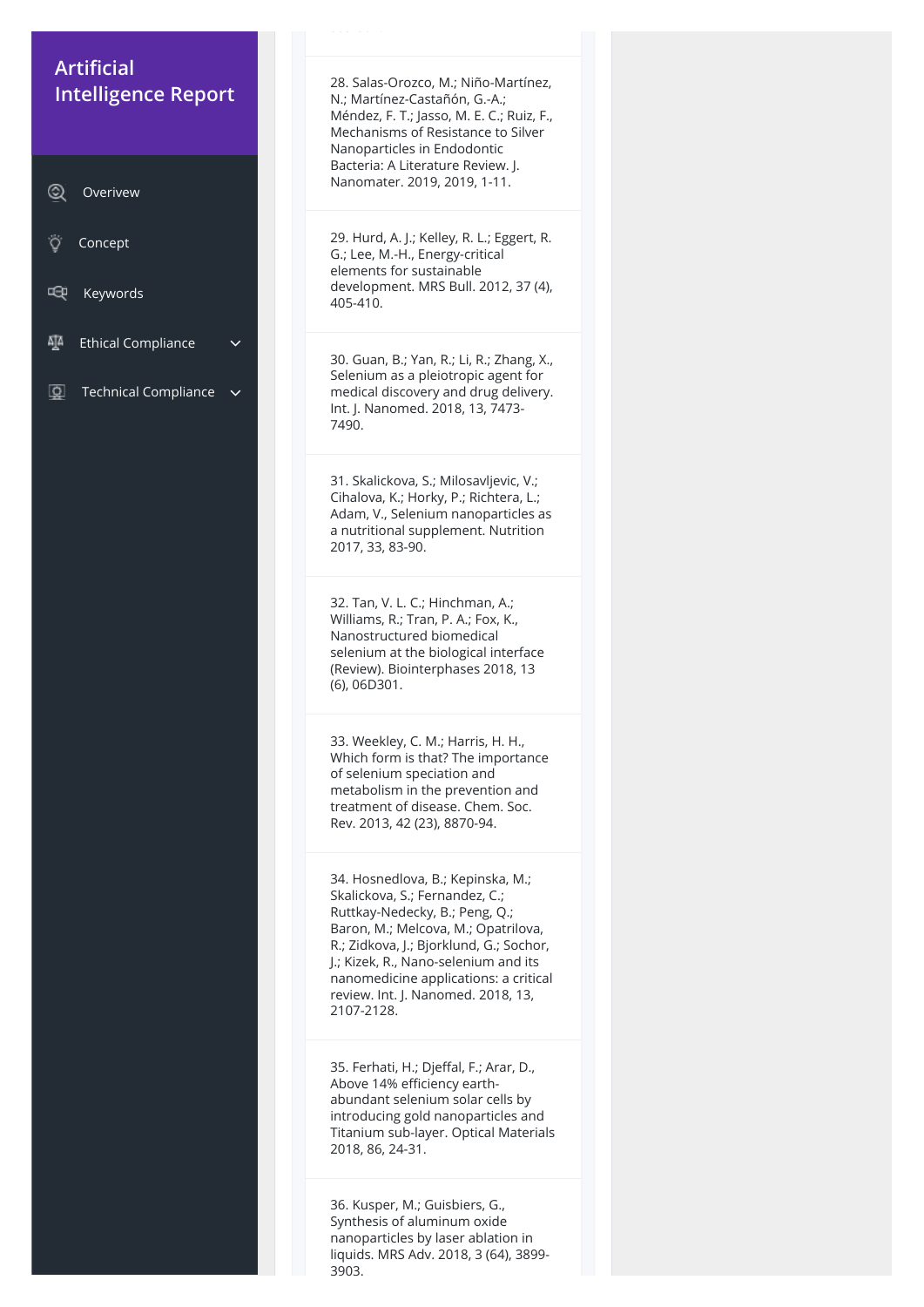3903.

37. Bhattacharjee, S., DLS and zeta potential - What they are and what they are not? J. Controlled Release 2016, 235, 337-351.

38. Guisbiers, G.; Wang, Q.; Khachatryan, E.; Arellano-Jimenez, M. J.; Webster, T. J.; Larese-Casanova, P.; Nash, K. L., Anti-bacterial selenium nanoparticles produced by UV/VIS/NIR pulsed nanosecond laser ablation in liquids. Laser Phys. Lett. 2015, 12 (1).

39. Kuzmin, P. G.; Shafeev, G. A.; Voronov, V. V.; Raspopov, R. V.; Arianova, E. A.; Trushina, E. N.; Gmoshinskii, I. V.; Khotimchenko, S. A., Bioavailable nanoparticles obtained in laser ablation of a selenium target in water. Quantum Electron. 2012, 42 (11), 1042-1044.

40. Singh, S. C.; Mishra, S. K.; Srivastava, R. K.; Gopal, R., Optical Properties of Selenium Quantum Dots Produced with Laser Irradiation of Water Suspended Se Nanoparticles. J. Phys. Chem. C 2010, 114 (41), 17374-17384. Old reference

45. Cremonini, E.; Zonaro, E.; Donini, M : Lampic C : Doarotti M : Duci C :

# **Artificial Intelligence Report**

41. Van Overschelde, O.; Guisbiers, G., Photo-fragmentation of selenium powder by Excimer laser ablation in liquids. Opt. Laser Technol. 2015, 73, 156-161.

42. Lucovsky, G.; Mooradian, A.; Taylor, W.; Wright, G. B.; Keezer, R. C., Identification of the fundamental vibrational modes of trigonal, α monoclinic and amorphous selenium. Solid State Commun. 1967, 5 (2), 113-117. Old reference

43. Anderson, A.; Sanders, A.; Smith, W., Raman spectra of selenium dioxide at low temperatures. J. Raman Spectrosc. 2000, 31 (5), 403- 406. Old reference

44. Pecora, R., Dynamic Light Scattering Measurement of Nanometer Particles in Liquids. J. Nanopart. Res. 2000, 2 (2), 123-131. Old reference

| ☺ | Overivew |
|---|----------|
|   |          |

| Concept |
|---------|
|---------|

- 呜 Keywords
- 砸 Ethical Compliance
- $\boxed{\mathcal{Q}}$ Technical Compliance  $\sim$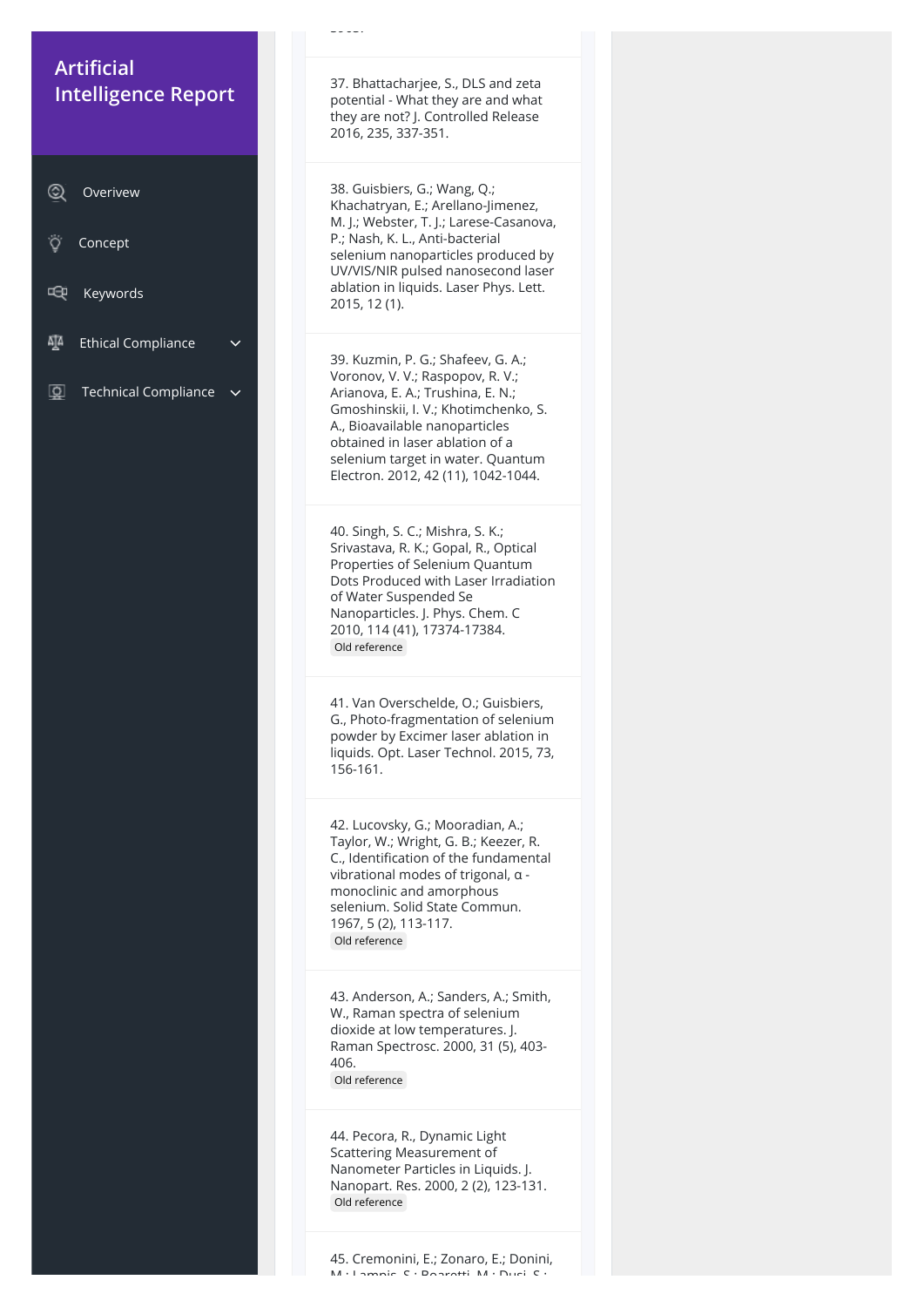IVI., Lampis, S., Duaretti, IVI., Dusi, S., Melotti, P.; Lleo, M. M.; Vallini, G., Biogenic selenium nanoparticles: characterization, antimicrobial activity and effects on human dendritic cells and fibroblasts. Microb. Biotechnol. 2016, 9 (6), 758- 771.

46. Boroumand, S.; Safari, M.; Shaabani, E.; Shirza, M.; Faridi-Majidi, R., Selenium nanoparticles: synthesis, characterization and study of their cytotoxicity, antioxidant and antibacterial activity. Mater. Res. Express 2019, 6 (8).

47. Muthu, S.; Raju, V.; Gopal, V. B.; Gunasekaran, A.; Narayan, K. S.; Malairaj, S.; Lakshmikanthan, M.; Duraisamy, N.; Krishnan, K.; Perumal, P., A rapid synthesis and antibacterial property of selenium nanoparticles using egg white lysozyme as a stabilizing agent. SN Appl. Sci. 2019, 1, 1543.

48. Kim, K. S.; Lee, D.; Song, C. G.; Kang, P. M., Reactive oxygen speciesactivated nanomaterials as theranostic agents. Nanomedicine (London, U. K.) 2015, 10 (17), 2709- 23.

#### **Figures**

# **Artificial Intelligence Report**

- 啞 Keywords
- 砸 Ethical Compliance
- $\boxed{\mathcal{Q}}$ Technical Compliance

Figures help in presenting information in a clear, condensed manner. Every figure used must be cited in the main text. Journals may restrict the number of figures to use or whether they should be placed in the manuscript or submitted separately. Make sure your manuscript adheres to your target journal's instructions.

- $\blacktriangleright$  The use of figures has been detected in your paper.
- $\blacktriangleright$  A caption is missing for figure 3
- $\blacktriangleright$  All figures are cited.
- $\blacktriangleright$  All figures seem to be cited in order.

#### **Expert's comment - Figures**

I have suggested a caption for figure 3.

#### **Tables**

Tables help in presenting a large amount of data in a comprehensible manner. Every table must be cited in the main text. Journals may restrict the number of tables that can be used. Make sure your manuscript adheres to your target journal's instructions.

- ◆ The use of tables has been detected in your paper.
- **X** A caption is missing for table 1
- $\blacktriangleright$  All tables are cited.

#### **Expert's comment - Tables**

I have suggested a caption for table 1.

| $\circledcirc$ | 'Overivew |
|----------------|-----------|
|                |           |

| Concept |  |
|---------|--|
|         |  |